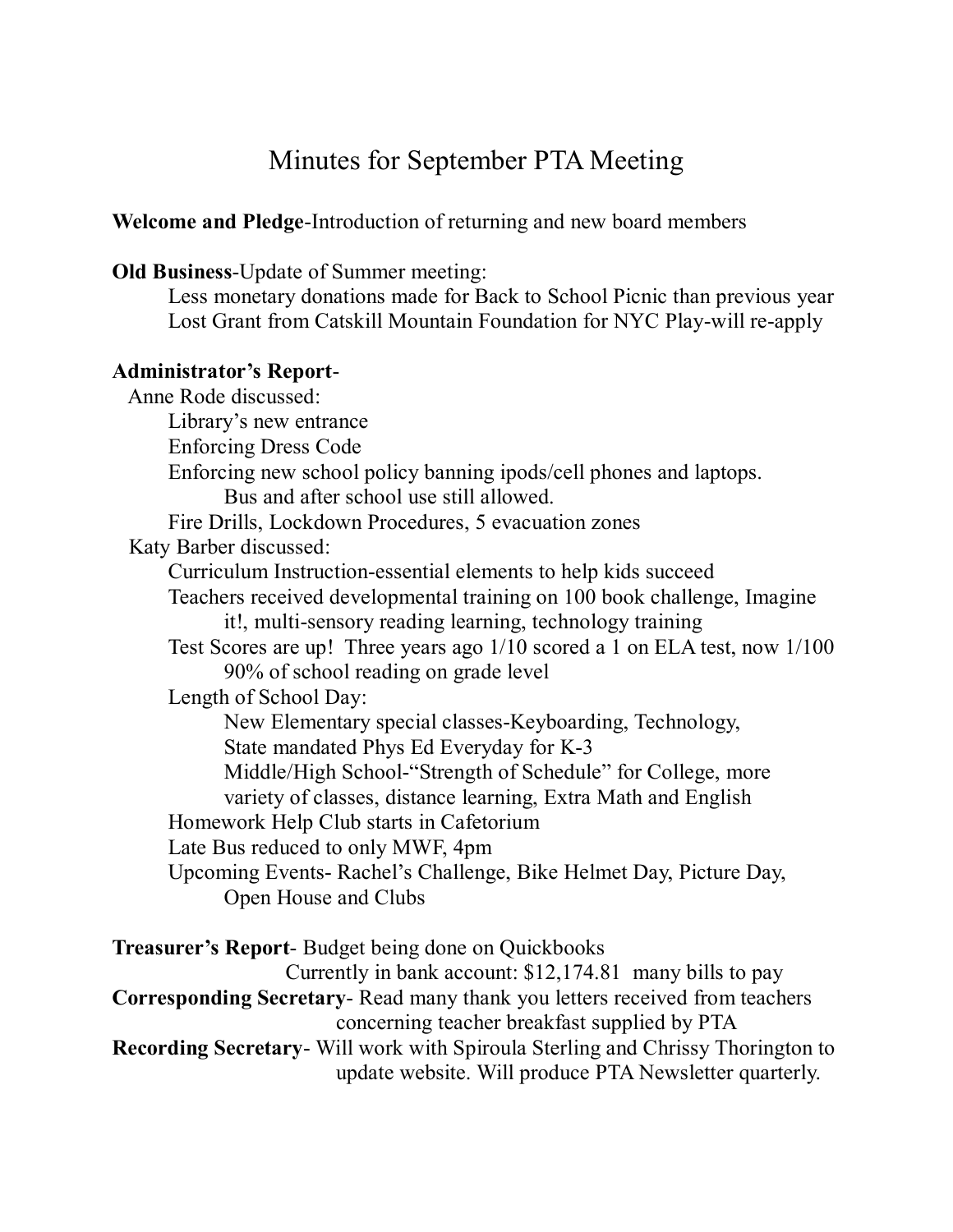**New Business-** Upcoming Events:

Back to School Picnic-everything is set

Halloween Parties Two parties divided by age group Pre-K to 3 to be run by Cathy Stang and Antonia Beckmann. 46 possibly by Lisa Levine.

Reflections-organized by Carol Spear, run in November

Santa Shop- organized by Dawn Savasta, run in December

 $7<sup>th</sup>$  Grade Clearwater Sloop Trip-Ride down Hudson River with focus on Environmental Studies. Will cost \$10 to students and chaperones. PTA will pay remainder.

Spring trips- $5<sup>th</sup>$  grade canoeing,  $9<sup>th</sup>$  grade NYC play

## **Committees**

After School Enrichment Program will begin in October. Sign ups will be during the first week in October for about 15 classes.

Redemption Programs still continuing. Collecting Slater's receipts again starting September

Membership-Need new membership chair.

Still \$8 membership fee, \$3.50 goes to charter

Class Parents- Parents can download form on school website. Teachers will choose from applicants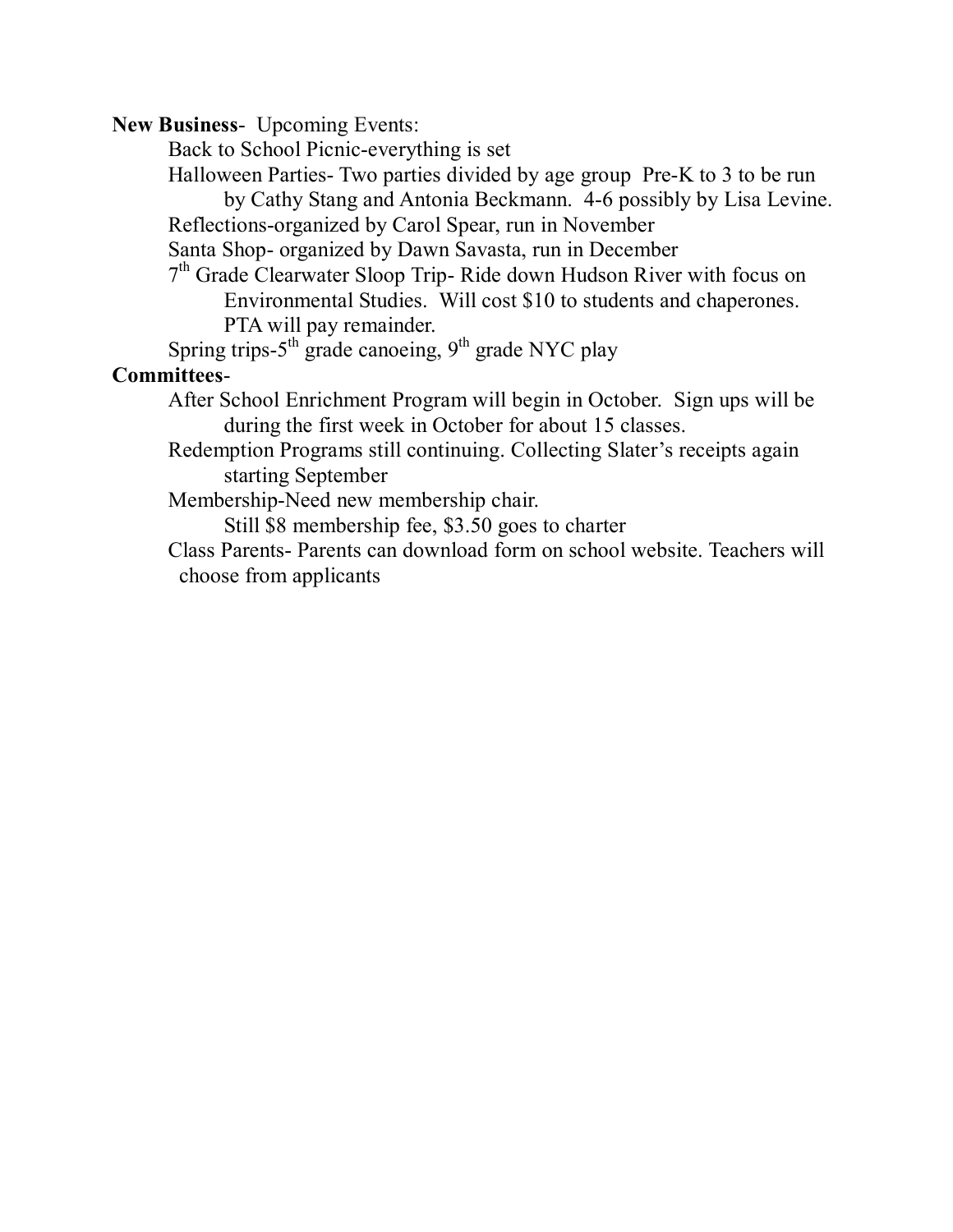# Minutes for October PTA Meeting

### **Welcome and Pledge**

#### **Old Business**

- Back to School Picnic was a huge success! Many in attendance, abundance of food, Bouncy House, Climbing Wall, DJ., parent and teacher volunteers. Kids and community had a great time.
- Clearwater Trip help September  $21<sup>st</sup>$  was awesome-Heard first hand from  $7<sup>th</sup>$ grader Sydney Shuster about catching huge sturgeon, fun ecology lesson about PCBs in Hudson River
- Administrator's Report-No Administrators able to attend, conflicting meeting

Treasurer's Report-Working on Budget, will soon be ready for vote

**Corresponding Secretary-** Will send thank you notes for Back to School Picnic. Some thank you notes read, other lost behind mail box cabinet, custodian will retrieve them.

**Recording Secretary** - Need to Update website with new board members, minutes, newsletter. Newsletter passed around for evaluation and any additions. Will be sent in back packs next week.

# **New Business-** Upcoming Events:

Halloween Parties

Creepy Carnival; Pre-K to 3. Saturday, October  $31<sup>st</sup>$ , 1-3 pm Center Church Run by Cathy Stang and Antonia Beckmann. Free event with crafts and games. Will get food/drink donations Hope Restoration Community Pantry Fright Fest;  $4^{th}$  -6<sup>th</sup> grade Friday, October 30<sup>th</sup>, 6:30-9 pm Catholic Church Run by Lisa Levine and Kelly Martin. DJ Jenna to play charging \$200 total Free, but monetary donations will be accepted **Vote Accepted to increase budget** from \$300 total to \$200 for each party will not necessarily be used

Reflections-organized by Carol Spear, run in November

Santa Shop- organized by Dawn Savasta, run in December

 $9<sup>th</sup>$  grade NYC play-will attend a Wednesday Matinee

# **Committees**

Membership Still need new chair. Business membership discussed